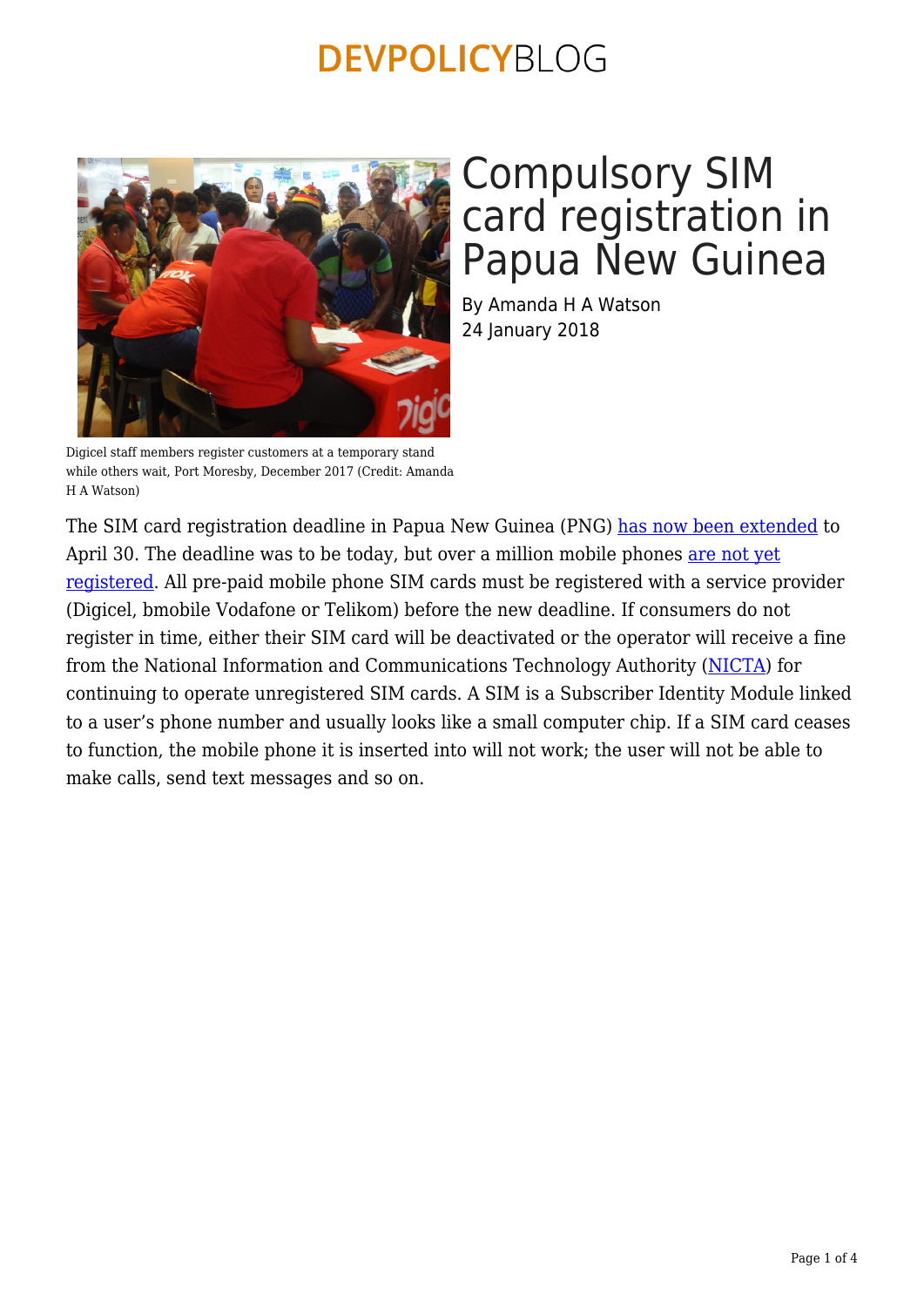

*SIM cards, which look like computer chips, are inserted into mobile phones and are linked to phone numbers (Credit: Amanda H A Watson)*

Registration involves a user providing to the mobile phone company their name, proof of identity and other details. The requirement applies to all pre-paid SIM cards in the country: those which require a user to add credit before they can make a phone call, send a text message or use data. The registration exercise does not apply to post-paid SIM cards (that is, mobile phones for which a user or employer pays a bill at the end of each month), as mobile phone companies already have contact details for these users.

In various countries, SIM card registration has been legislated. Governments often [adopt](https://www.gsma.com/publicpolicy/wp-content/uploads/2016/04/GSMA2016_Report_MandatoryRegistrationOfPrepaidSIMCards.pdf) [such a policy in order](https://www.gsma.com/publicpolicy/wp-content/uploads/2016/04/GSMA2016_Report_MandatoryRegistrationOfPrepaidSIMCards.pdf) "to help mitigate security concerns and to address criminal and antisocial behaviour". In PNG, similar motivations for the policy [have been expressed,](http://www.looppng.com/tech/register-your-sim-safety-security-basil-71973) including the need to have increased security [in time for the APEC meeting](https://www.radionz.co.nz/international/pacific-news/347342/png-extending-sim-card-registration) in Port Moresby later this year. A [concern](https://www.gsma.com/publicpolicy/wp-content/uploads/2016/04/GSMA2016_Report_MandatoryRegistrationOfPrepaidSIMCards.pdf) though is that "to date, there has been no empirical evidence that mandatory SIM registration directly leads to a reduction in crime". Indeed, in Mexico, the theft of handsets increased after a similar policy was introduced, likely [because](https://www.gsma.com/publicpolicy/wp-content/uploads/2016/04/GSMA2016_Report_MandatoryRegistrationOfPrepaidSIMCards.pdf) "criminals stole handsets to avoid the risk of being traced". Mexico subsequently abandoned their SIM registration policy and later introduced a scheme for registering handsets. Several countries in Latin America have opted for handset registration in order to address handset theft.

Proof of identity issues are a major concern, as the majority of people in PNG live in rural areas and do not have written identification such as a drivers' licence or passport. The global peak body for mobile phone companies has [suggested that](https://www.gsma.com/publicpolicy/wp-content/uploads/2016/04/GSMA2016_Report_MandatoryRegistrationOfPrepaidSIMCards.pdf) the "effectiveness of SIM registration solutions also depends on the availability and pervasiveness of national identity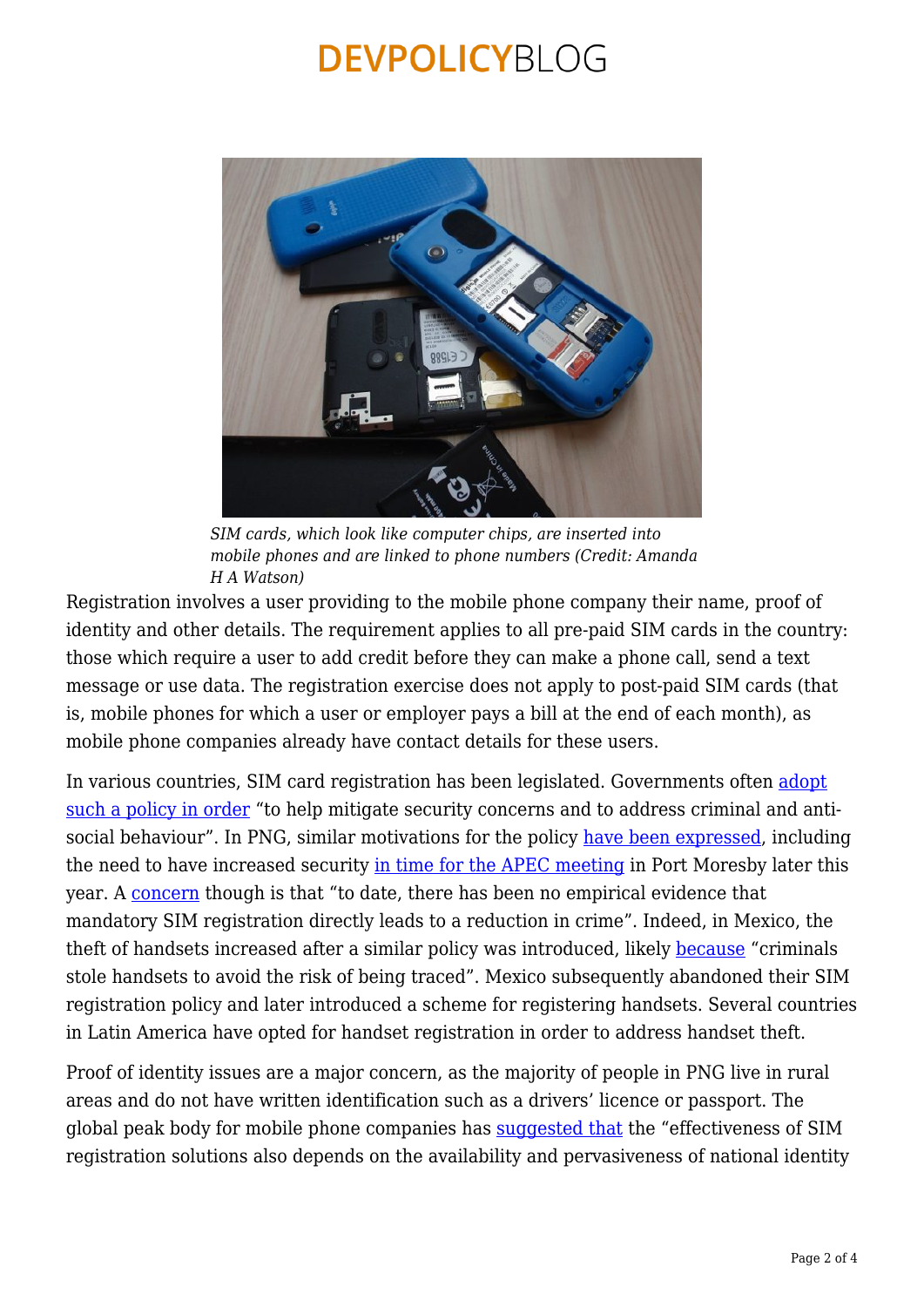schemes". In Pakistan, SIM registration has been successfully established, based upon a [national identity scheme](https://www.nadra.gov.pk/identity/identity-cnic/) incorporating [biometric data](https://www.nadra.gov.pk/local-projects/identity-management/biometric-verification-services-2/). In PNG, the National Identification (NID) project has been established, but it is a very challenging undertaking and to date has [only registered a fraction of citizens.](https://postcourier.com.pg/nid-system-working-well/) Issues of identification remained a significant challenge during the 2017 national election, and concerns regarding [inaccuracies in the](https://www.reuters.com/article/us-papua-election/voting-in-papua-new-guinea-marred-by-problems-with-electoral-rolls-disruptions-idUSKBN19N06U) [electoral roll](https://www.reuters.com/article/us-papua-election/voting-in-papua-new-guinea-marred-by-problems-with-electoral-rolls-disruptions-idUSKBN19N06U) were raised. While illegal sale of NID cards has been [uncovered,](http://www.looppng.com/png-news/nid-syndicate-uncovered-72524) NID could potentially assist with a range of activities in the future, [including elections](http://bellschool.anu.edu.au/experts-publications/publications/1328/biometric-voter-registration-way-forward-melanesia).

In December, I was reminded about the need to register my SIM cards through promotional messages, such as advertisements on radio and television produced by mobile phone companies and NICTA. I registered a bmobile Vodafone SIM card easily and quickly at a bmobile Vodafone retail outlet in Port Moresby. A staff member completed my details using a tablet. Information required included my name, address, sex, and date of birth. I was given the impression that it was not possible to leave any fields blank. I used my PNG drivers' licence as proof of identity.

I also needed to register a Digicel SIM card, but there were always queues at Digicel outlets and the registration process itself also seemed lengthier. I had to complete a paper form and then a staff member entered all my details onto a tablet while I waited. My photograph was taken and a confirmation code was sent to my mobile phone. I needed to provide this in order for the registration process to be complete. I wanted to leave some fields blank, but was told by the staff member that if I did so my registration would not be accepted as valid. There were some questions about Digicel services, such as mobile money, which had been included. Again, I used my PNG drivers' licence as proof of identity. I was given a copy of the paper form to keep, and was told that it would be handy if I ever need to re-activate the phone number (for instance, if my handset is stolen).

For me, the registration process was time-consuming and raised questions about privacy and data security. I worry about personal details such as my date of birth being held in databases belonging to commercial entities. For an illiterate or semi-literate PNG citizen with no drivers' licence or other form of written identification, the process must be challenging and confronting. To address this challenge, the legislation [allows for](http://webpages.trendmediapacific.com/nicta/participated/) people to use a letter from a reputable person such as a pastor or village court official as a means of identification. Nonetheless, many people live a long way from retail outlets and thus they must be incurring transport costs and making a substantial effort in order to register their SIM cards. While SIM card registration is supposed to be free of charge, sources suggest that sub-contractors in some provinces are charging consumers five Kina to register.

For all the effort being made by consumers and telecommunication companies, I wonder